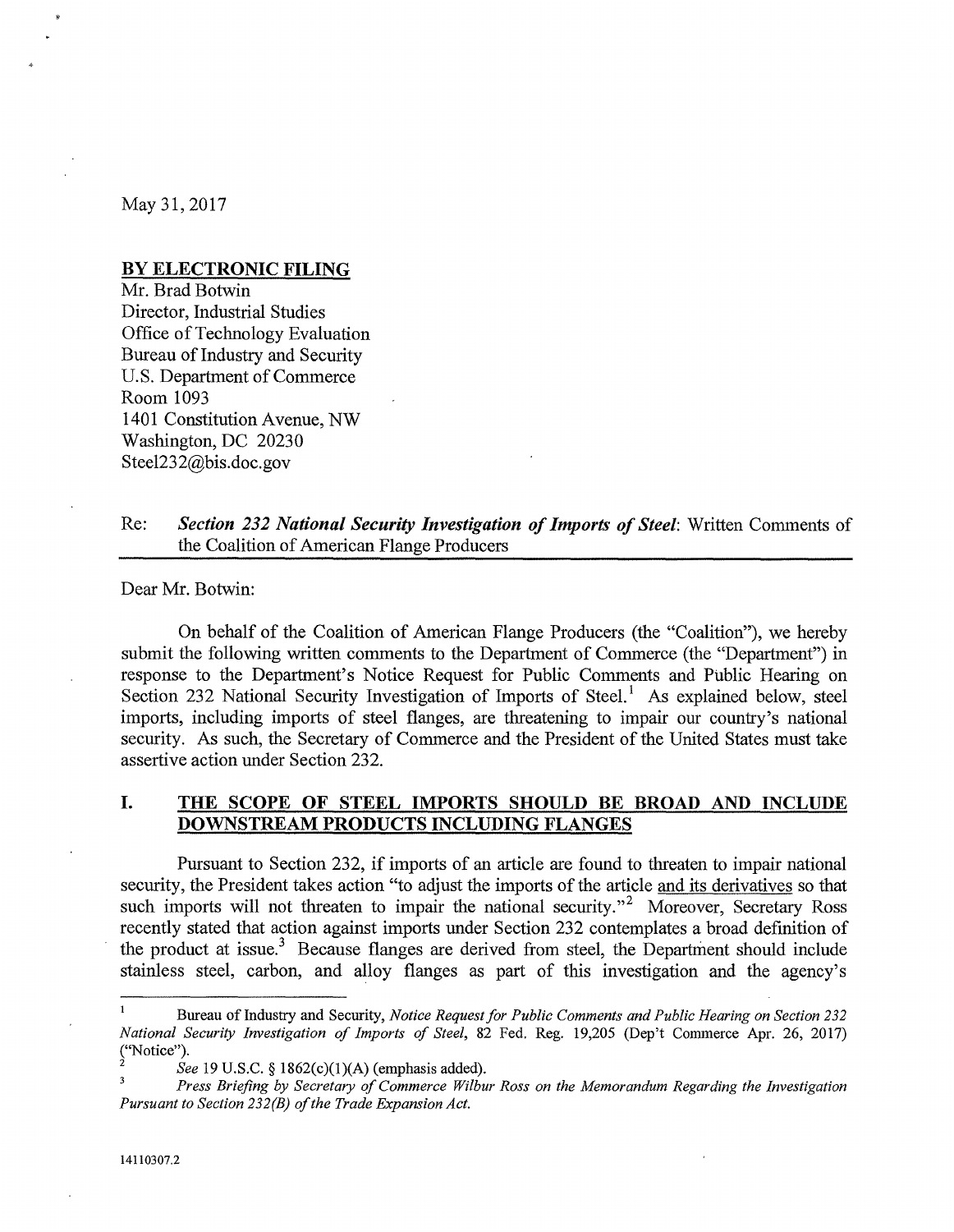recommendations for import restrictions. In assessing the threat that steel imports pose to national security, the Department should not only include raw steel, but expressly extend the scope of steel imports to include all steel flanges, including stainless steel, carbon steel, alloy steels and high nickel alloy flanges should be included.

Significantly, at the May 24, 2017, public hearing on this investigation, several participants including Edward Vore of the Committee on Pipe and Tube Imports ("CPTI"), Bill Geary of the Cold Finished Steel Bar Institute, and David Zalesne of the American Institute of Steel Construction, highlighted the importance of including downstream steel products within the scope of this investigation. Mr. Vore, on behalf of the entire U.S. pipe and tube industry underscored the importance of the remedy from this investigation "extending to pipe and tube, and associated components like couplings and nipples, as well as fabricated products such as pipe spools and pipe modules." Similarly, Mr. Zalesne stated that relief tools under this investigation such as tariffs or quotas "must be extended downstream if they are going to be effective." Mr. Geary further emphasized the inclusion of "downstream component parts" made in the United States that are "incorporated into subassemblies, motors, and various manufacturing systems" in this investigation. Stainless steel, carbon steel, and alloy flanges, as downstream steel products that are vital to the design and structure of pipe and tubing systems, must be included in the scope of this investigation.

## **II. STEEL FLANGES HAVE NUMEROUS NATIONAL SECURITY APPLICATIONS**

Stainless, carbon, duplex, Hi-nickel and alloy steel flanges are used to strengthen and connect pipes, valves, pumps, and other equipment for piping systems, and are used in numerous national security applications. Flanges and pipes are generally inseparable, where there is a pipe, there will also be a flange necessary to join the piping systems together, and one is indirectly codependent of the other. These flanges are used in navy ships, aviation jet refueling systems, chemical manufacturing plants, and nuclear power reactors,. They are also sold to utilities companies who need flanges for the national power grid, a critical component of the infrastructure that protects the United States and its citizens, and to pharmaceutical companies to assemble pharmaceutical equipment vital to the production and development of medicines that prevent and respond to epidemics. As Philip Bell of Steel Manufacturers Associate observed at the public hearing, "beyond direct defense applications, steel is the engine of economic activity and employment that is of critical importance to the United States."

Steel flanges are used not only in military vessels but also in equipment for wind, oil, coal, natural gas, and nuclear energy plants, all of which are vital to the country's infrastructure and should be considered part of "national security" under Section 232. Importantly, Section 232 contemplates a broad definition of "national security." For example, the statute provides that threats to national security are tied to threats to the "economic welfare" of the United States and of individual domestic industries.<sup>4</sup> In the past, the Department has stated that threats to national security include threats to industries "critical to the minimum operations of the economy

4 19 U.S.C.  $\S$  1862(d).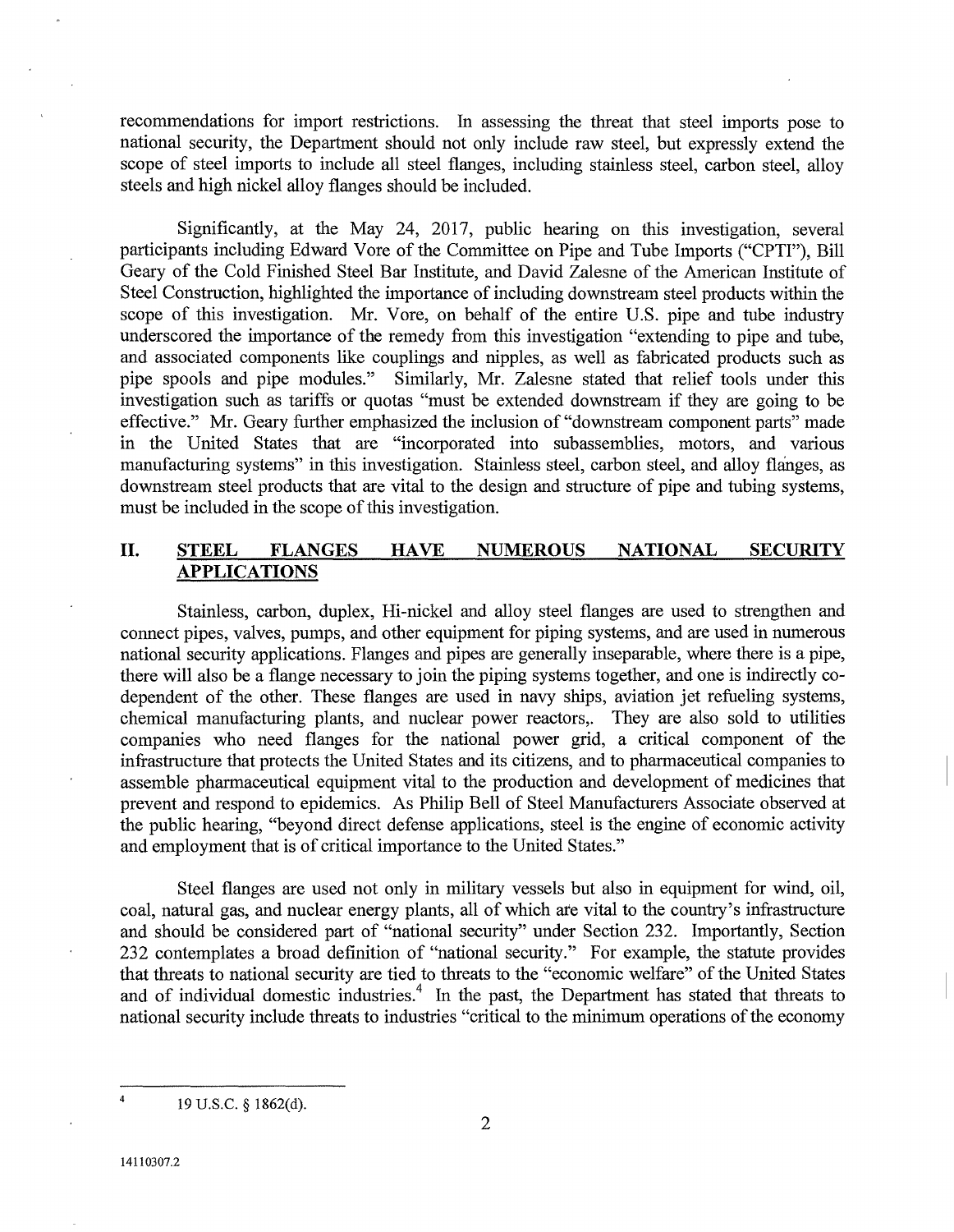and government,"<sup>5</sup> and to those industries and resources "needed to produce domestically goods and services necessary to ensure U.S. national security." In the Department's current assessment of whether steel imports threaten to impair the national security, the agency should define "national security" broadly to include steel products critical to the country's infrastructure. As Mr. Bell observed at the hearing, "we cannot rely on foreign steel producers to arm and protect our military forces and to rebuild and maintain our nation's critical infrastructure. "

Indeed, as Mr. Maas, President of Maas Flange Corporation, testified at the May 24<sup>th</sup> hearing:

Because our products are resistant to the harshest applications, they are used in navy ships and submarines, warfare products, aviation jet refueling systems, national fuel refining, chemical manufacturing plants, nuclear power reactors, turbine power and coal gasification generation, and liquid natural gas recovery. We also sell to utilities companies who use our products for the national power grid, a critical component of the infrastructure that protects the United States and its citizens. Our flanges are also used to assemble pharmaceutical equipment vital to the production and development of medicines that prevent and respond to epidemics. However, imports of steel, including stainless steel and alloy flanges, into the U.S. market threaten our ability to supply products for these and many other national security applications.

All of the energy-related applications discussed above are both "critical to the minimum operations of the economy and government" and "needed to produce domestically goods and services necessary to ensure U.S. national security. $v^7$  Accordingly, the Department in this investigation should define "national security" broadly to include applications in the wind, oil, coal, natural gas, and nuclear energy industry in addition to the military. The power and energy that fuels the United States' national security efforts are transmitted through pipes that are strengthened and held together by flanges.

### **III. STEEL FLANGE IMPORTS THREATENING NATIONAL SECURITY ARE EXPORTED FROM MULTIPLE COUNTRIES**

In the steel flanges industry, imports have often entered the market in disruptive, massive waves at a time, rather than predictably throughout the year. For example, Indian producers are widely known to ship year-and-a-half supplies of flanges over a single quarter. Chinese imports are also massive, and the threat caused by such imports is unsurprising given the global steel overcapacity crisis that has originated in China, which has undoubtedly spurred foreign overproduction in a range of steel products including flanges. As a result, the same disruptive behavior observed from Indian producers is observed from Chinese producers. But India and

 $\overline{\mathbf{5}}$ U.S. Department of Commerce, *The Effect of Imports of Iron Ore and Semi-Finished Steel on the National Security* (2001) ("Iron Ore and Semi-Finished Steel Report") at 5.

*<sup>6</sup>See* U Iron Ore and Semi-Finished Steel at 7; U.S. Department of Commerce, *The Effect of Imports of Gears and Gearing Products on the National Security (1992).* 

<sup>7</sup> *See* Iron Ore and Semi-Finished Steel Report at 5, 7.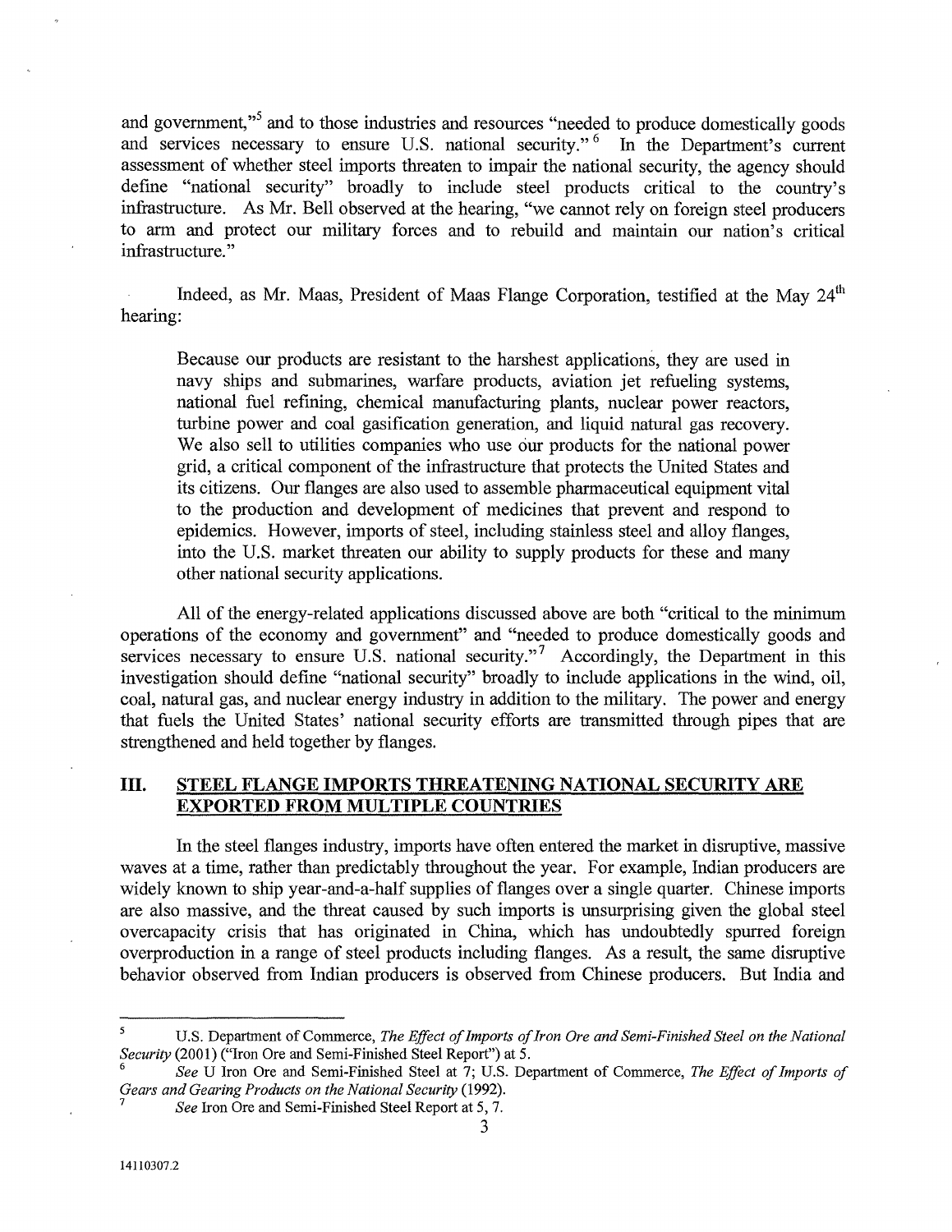China are not the only significant sources of troublesome imports. Steel flanges from the Philippines, Korea, Romania, and many other sources have similarly displaced U.S. steel flanges and continue to do so.

## **IV. U.S. FLANGE MANUFACTURING WOULD BE EXTREMELY VULNERABLE IF RELIEF IS NOT PROVIDED**

As these imports have surged into the U.S. market, domestic production, revenue, employment, capacity, and ability to invest, has diminished greatly. In April 2017, Ameriforge Group Inc., a U.S. producer of stainless steel and alloy flanges, filed for Chapter 11 bankruptcy protection, a decision that was likely influenced or even induced by the effect of imports entering and displacing American production and business.<sup>8</sup>

The injury caused by steel flange imports is well-known and has been confirmed by past and current antidumping and countervailing duty proceedings. Past antidumping duty orders on imports of forged stainless steel flanges from India and Taiwan demonstrate that Indian and Taiwanese imports materially injure and/or threaten to materially injure the domestic producers.<sup>9</sup> Currently, the ITC is engaged in final phase antidumping and countervailing duty investigations on carbon steel flanges from India, and antidumping duty investigations on carbon steel flanges from Italy and Spain.<sup>10</sup> Notably, Commerce has already calculated significant final dumping margins between 19 and 24.4 percent for Spanish imports,<sup>11</sup> and preliminary dumping margins up to 204.53 percent for Italian and Indian imports.<sup>12</sup>

The problem of flange imports displacing domestic flanges rises to a level of crisis sufficient to warrant action beyond existing antidumping and countervailing duty cases. These imports affect the national security and critical infrastructure of the United States by taking sales away from U.S. flange producers.

It must be noted that *if ingots, billets, long products, and other steel products are covered by this Section* 232 *investigation, but steel flanges are not,* then the U.S. manufacturers of

See Finished Carbon Steel Flanges from India, Italy, and Spain, United States International Trade Commission, available at the set of the set of the set of the set of the set of the set of the set of the set of the set of the set of the set of the set of the set of the set of the set of the set of the set of the set of

https://www.usitc.gov/investigations/title 7/2017/finished carbon steel flanges india italy and/final.htm (last visited May 30, 2017).

<sup>11</sup>*See Finished Carbon Steel Flanges From Spain,* 82 Fed. Reg. 18,108, 18,109 (Dep't Commerce Apr. 17, 2017) (final deter. of sales at less than fair value).

*See, e.g., AFGLOBAL files for Chapter* 11 *bankruptcy protection,* Supply House Times (May 15, 2017), available at http://www.supplyht.comJarticles/1 00406-afglobal-files-for-chapter-ll-bankruptcy-protection (last visited May 30,2017).

*<sup>9</sup>See Certain Forged Stainless Steel Flanges From India,* 59 Fed. Reg. 5,994 (Dep't Commerce Feb. 9, 1994) (amended final deter. and antidumping duty order); *Certain Forged Stainless Steel Flanges From Taiwan,* 59 Fed. Reg. 5,995 (Dep't Commerce Feb. 9, 1994) (antidumping duty order); *see also Forged Stainless Steel Flanges From India and Taiwan,* 76 Fed. Reg. 5,331 (Dep't Commerce) (final results of sunset review and revocation of antidumping duty orders).

<sup>12</sup>*See Finished Carbon Steel Flanges From Italy,* 82 Fed. Reg. 9,711, 9,712 (Dep't Commerce Feb. 8,2017) (prelim. deter. of sales at less than fair value and postponement of final deter.); *Finished Carbon Steel Flanges From India,* 82 Fed. Reg. 9,719, 9,720 (Dep't Commerce Feb. 8,2017) (prelim. deter. of sales at less than fair value and postponement of final deter.); *Finished Carbon Steel Flanges From India,* 81, 85,928, 85,929 (Dep't Commerce Nov. 29, 2016) (prelim. affir. countervailing duty deter.).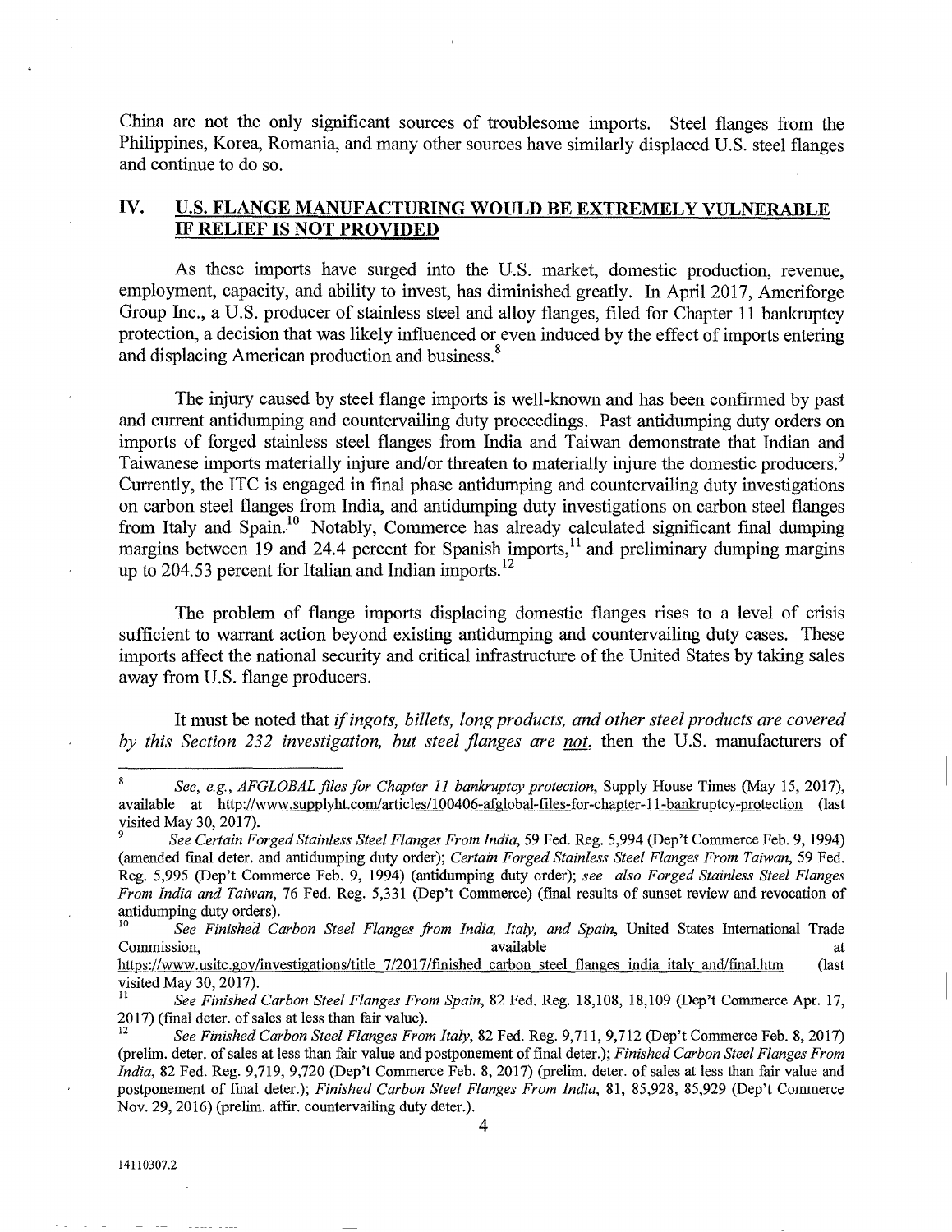flanges will almost certainly be forced out of business. If their material costs increase, but no protection is provided against the actual flange imports themselves, then the domestic industry will not be able to service this cost-price squeeze. For this reason, it is imperative that steel . flanges be included in any remedy provided pursuant to this Section 202 investigation.

# v. **IMPORTS ARE KNOWN TO WRONGLY CLAIM ORIGIN IN UNITED STATES**

The Coalition also notes that imports of forged and semi-finished steel flanges from other countries are commonly known to have "Made in USA" markings. These imports are "second class" flange products in quality and other pipe connector products of questionable workmanship. They are also being sold at price levels that are unsustainable according to the Coalition's business environment, which involves high quality U.S. workmanship, business ethics, and national responsibilities. This practice by foreign flange producers and exporters has by itself deeply injured domestic production and sales, and possibly contaminated the supply chain in the United States. This is a long-standing issue that will need to be addressed under U.S. law. However, it is undeniable that flanges that are almost entirely manufactured outside of the United States being sold as "Made in America" has increased the chances of failure on the products that have been affected, and must be remedied by the Administration through this Section 232 investigation.

#### **VI. REMEDY SUGGESTIONS**

The Coalition respectfully submits that Commerce should find that imported steel is threatening to impair the national security, and that actions such as a comprehensive tariff or quota system on all steel products are needed to significantly restrain these imports. As explained above, imports in this industry have often entered the market in disruptive, massive waves at a time, and they have infiltrated domestic supply chains. These circumstances indicate that steel flange imports are difficult to address through traditional remedy procedures in antidumping and countervailing duty investigations. Those proceedings regularly require imports to steadily increase over a series of years to find that import volumes were significant under the statute, and do not immediately address wrongful origin practices.

Accordingly, this Administration should put a comprehensive tariff rate or quota system on all steel products. For example, the Administration should impose a quota system based on the lowest annual volume of imports reported over the last 10 years. Importantly, the imposition of a comprehensive measure is facilitated by the fact that flanges are all covered by HTSUS 7307, and, alternatively, have easy, clean HTS numbers at 7307.21 (stainless steel) and 7307.91 (alloy non-stainless steel).

As mentioned by numerous witnesses during the 232 hearing, if relief is given, it should be broad and must also be provided for downstream products, meaning that just putting a tariff or quota on the base steel, but not on the pipe and piping products produced out of the base material, would have very severe consequences for our domestic industry. If the Department would neglect to include downstream products (i.e., flanges, fittings and piping components), then it could force the true domestic producers to the brink of extinction. In other words, it would be counterproductive, as **it** would drive up costs for the domestic flange manufacturer and not affect the cost basis of the foreign imports of the same products.

5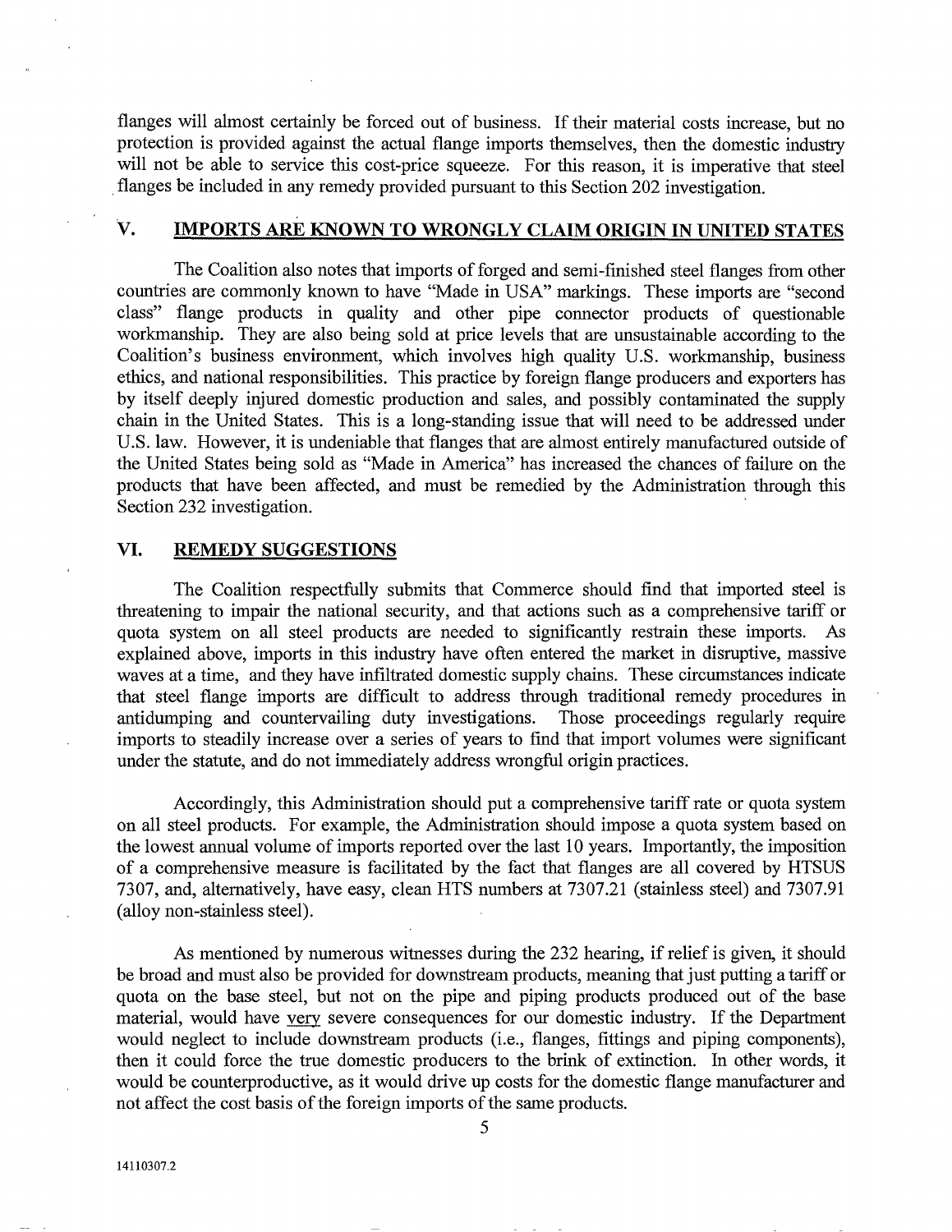The Coalition would like to emphasize that it is of utmost importance that all metal material grades of flanges and fittings in addition to pipe and base materials be covered by any Section 232 relief. Further we believe that the Department should expand its remedy into what is known by the industry as "Spooling" or "Spooled pipe" *(see photo below).* 



It has become apparent that there are quite a few domestic contractors which purchase and ship foreign made pipe and piping components just to have them "spooled" or weld assembled in cheap labor countries and then just ship them to the USA for assembly. This practice totally undermines any and all principles of domestic steel production and therefore we feel very strongly that the Department should broaden its covered product focus to include the "spooled" components, which are shipped into the US market for assembly. Many of these "Spooled" components or pieces have ZERO American content and many times consist of and a sundry of country of origins, meaning that each finished piece gets assembled using multiple separate components of pipe, flanges and fittings, which theoretically could all originate from separate counties of origin, including China, Russia, Korea, India, etc.

#### **VII. CONCLUSION**

In sum, the Department should determine that steel imports, including all steel flanges *(i.e.,* flanges made of stainless steel, carbon steel, alloy steel *(e.g.,* 4130, 4140, 4340) and high nickel alloy), threaten to impair U.S. national security, and it should urge the President to take comprehensive action to adjust imports of all steel products, including steel flanges, from all countries.

The Coalition wishes to emphasize that if ingots, billets, long products, and other steel products are covered by this Section 232 investigation, but steel flanges are not, then the U.S. manufacturing of flanges will almost certainly be forced out of business. Flanges would be severely vulnerable if not included in any relief provided as a result of this investigation, and which could lead to the loss of the entire U.S. steel flange forging industry.